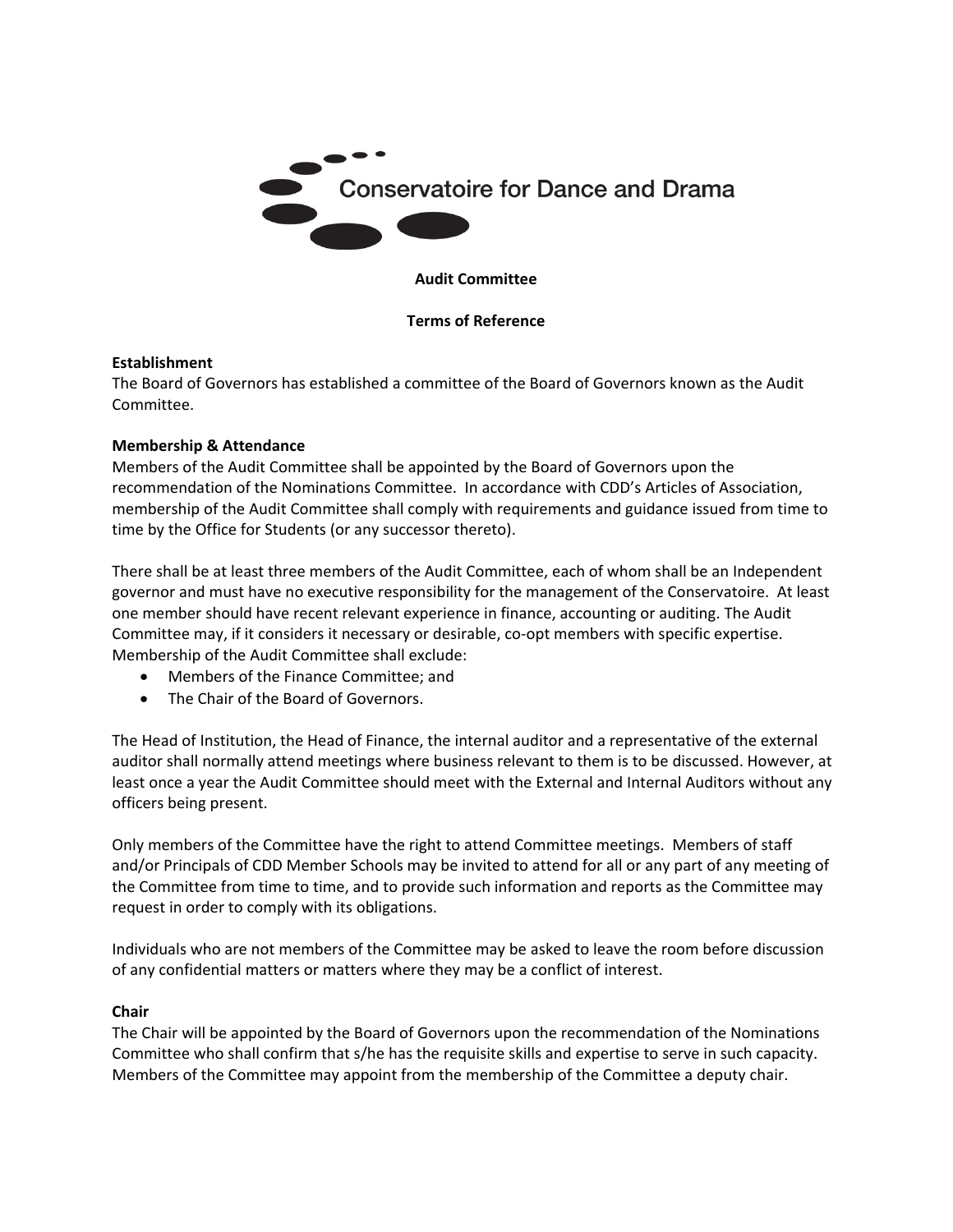### **Secretary**

The Audit Committee is serviced by the Clerk to the Board of Governors.

### **Quorum**

Any meeting of the Audit Committee will be quorate when at least two members are present.

### **Frequency of meetings**

The Committee shall meet at least three times a year. The External Auditor or Internal Auditor may request a meeting if they consider it necessary.

### **Notice of Meetings**

Meetings of the Committee shall be called by the Secretary at the request of the Chair of the Committee.

Unless otherwise agreed, notice of each meeting confirming the venue, time and date, together with the agenda of items to be discussed, shall be forwarded to each member of the Committee, and any other person required to attend, no later than five working days before the date of the meeting. Supporting papers shall be sent to Committee members and to other attendees as appropriate, at the same time.

### **Minutes of Meetings**

The Secretary shall minute the proceedings and resolutions of all Committee meetings, including the names of those present and in attendance.

### **Remit**

The Audit Committee is authorised by the Board of Governors to investigate any activity within its terms of reference. It is authorised to seek any information it requires from any employee, and all employees are directed to co-operate with any request made by the Audit Committee.

### **Duties**

The Audit Committee will review the audit aspects of the draft annual financial statements. These aspects will include the External Audit Opinion, the Statement of Responsibilities of Members of the Boards of Governors, the Statement of Internal Control and any relevant issues raised in the External Auditor's Management Letter. The Audit Committee will confirm with the Internal and External Auditors that the effectiveness of the internal control system has been reviewed, and comment on this in its annual report to the Board of Governors.

Additional duties of the Audit Committee shall be to:

- 1. Advise the Board of Governors on the appointment of the External Auditor, the audit fee, the provision of any non-audit services by the External Auditor, and any questions of resignation or dismissal of the External Auditor;
- 2. Discuss with the External Auditors, before the audit begins, the nature and scope of the audit;
- 3. Discuss with the External Auditor any problems and reservations arising from the interim and final audits, including a review of the management letter, incorporating management responses, and any other matters the External Auditor may wish to discuss (in the absence of management where necessary);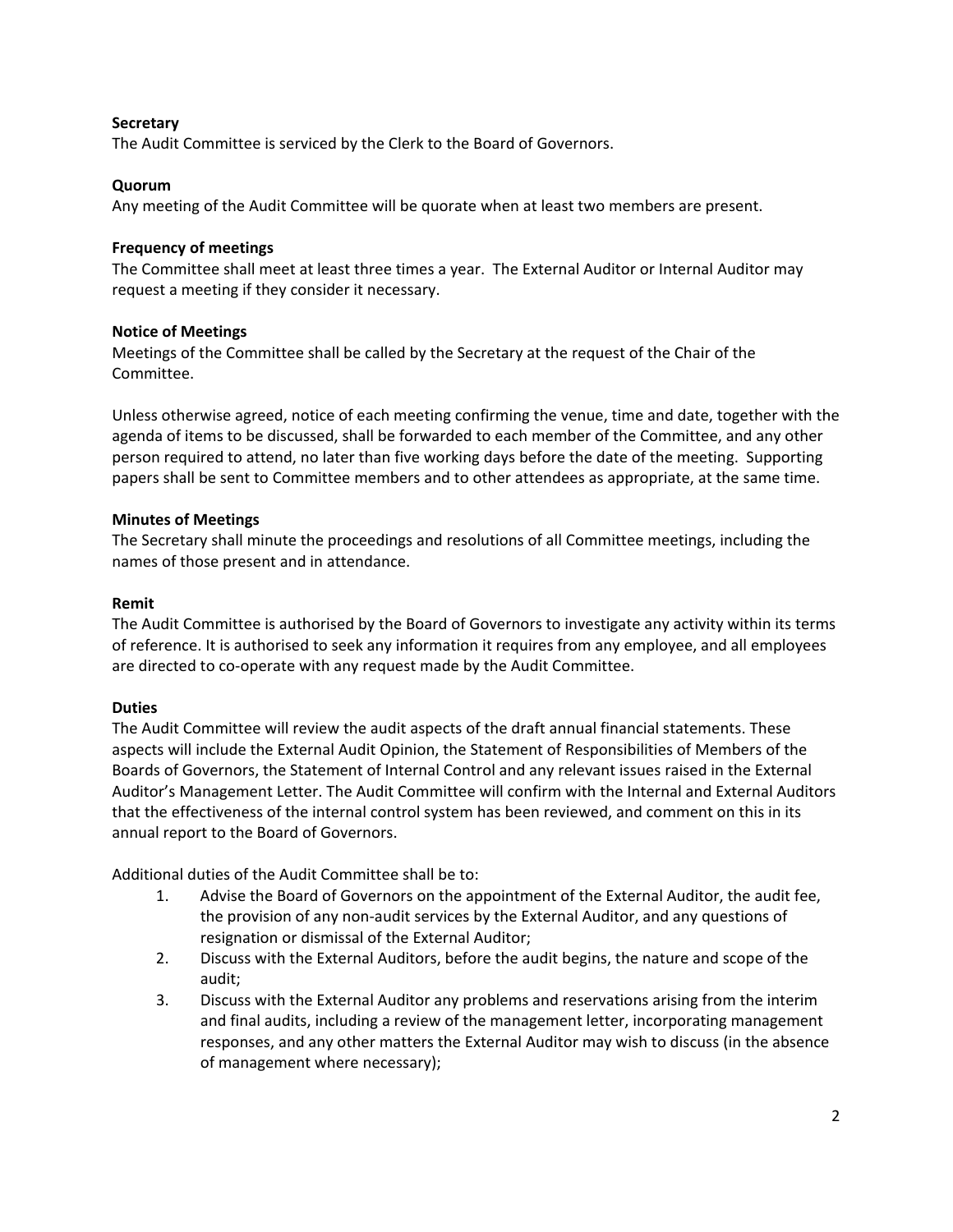- 4. Consider and advise the Board of Governors on the appointment and terms of engagement of the Internal Audit Service (and the head of internal audit if applicable), the audit fee, the provision of any non-audit services by the Internal Auditor, and any questions of resignation or dismissal of the Internal Auditor;
- 5. Review the Internal Auditor's audit risk assessment, strategy and programme; consider major findings of internal audit investigations and management's response; and promote co-ordination between the Internal and External Auditors. The Audit Committee will ensure that the resources made available for internal audit are sufficient to meet the Conservatoire's needs (or make a recommendation to the Board of Governors as appropriate);
- 6. Monitor and review the effectiveness of the institution's entire risk management, control and governance arrangements, including compliance with the Office for Students, and review the External Auditor's management letter, the Internal Auditor's annual report, and management responses;
- 7. Monitor the implementation of agreed audit-based recommendations, from whatever source;
- 8. Keep under review the effectiveness of arrangements for the management and quality assurance of data;
- 9. Ensure that all significant losses have been properly investigated and that the Internal and External Auditors, and where appropriate the Office for Students, have been informed;
- 10. Oversee the Conservatoire's policy on fraud and irregularity, including being notified of any action taken under that policy;
- 11. Satisfy itself that suitable arrangements are in place to ensure sustainability and promote economy, efficiency and effectiveness (value-for-money);
- 12. Receive any relevant reports from the National Audit Office (NAO) and its equivalents in Scotland, Wales and Northern Ireland, the funding councils and other organisations;
- 13. Monitor annually the performance and effectiveness of the External and Internal Auditors, including any matters affecting their independence and objectivity, and make recommendations to the Board of Governors concerning their reappointment, where appropriate;
- 14. Consider elements of the annual financial statements in the presence of the External Auditor, including the Auditor's formal opinion, the statement of responsibilities of members of the board of governors and the statement of internal control, in accordance with the Office for Students's accounts directions; and consider the transparency and openness of reporting throughout the financial statements;
- 15. Oversee the provider's policies related to ethical and other behaviours, including whistleblowing, anti-bribery, material adverse or reportable events, fraud and irregularity etc. - including being notified of any action taken under these policies
- 16. In the event of the merger or dissolution of the Conservatoire, ensure that the necessary actions are completed, including arranging for a final set of financial statements to be completed and signed.

# **Reporting procedures**

The Chair of the Committee will report to the Board in writing on the Committee's proceedings after each meeting on all matters within its remit and duties. Written reports will be circulated to all members of the Board of Governors.